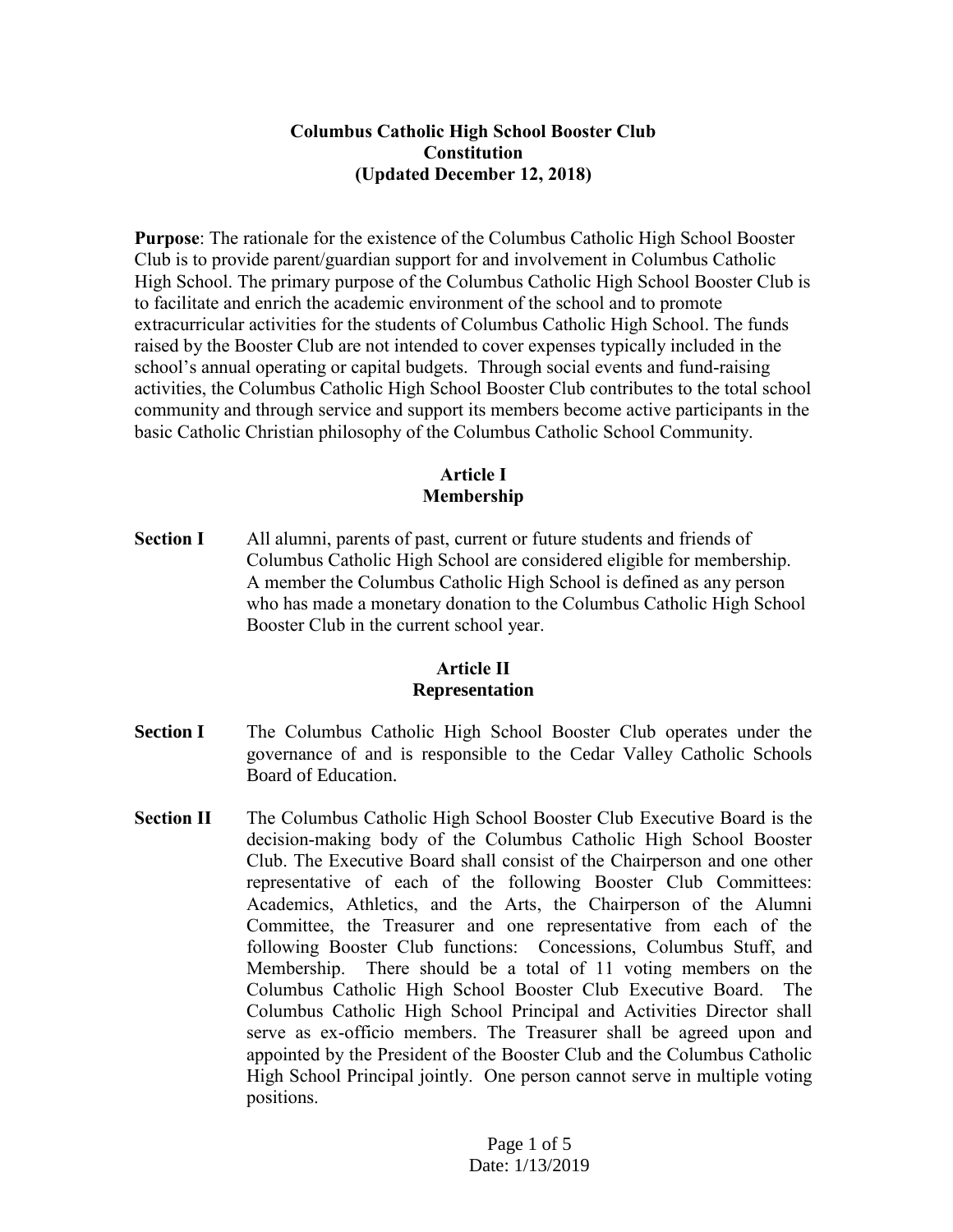**Section III** In May each committee (Academics, Athletics, Alumni and the Arts) shall elect or appoint its Chairperson who shall serve on the Executive Board for the following year for a one-year term.

### **Article III Voting**

- **Section I** Only members of the Executive Board have voting power on all Booster Club policies and decisions.
- **Section II** Each member of the Executive Board shall have one vote. The Principal and Activities Director are non-voting members of the Executive Board.
- **Section III** All decisions impacting the operation of the school are subject to the approval of the principal. (e.g. use of space, changes to buildings, etc.)
- **Section IV** A quorum of Board members must be present in order to conduct official business. A quorum shall consist of six (6) voting members of the Executive Board. A majority vote of the quorum present shall carry a decision.
- **Section V** A two-thirds vote of the entire voting membership of the Executive Board is required for adding to or changing the Constitution.
- **Section VI** Incoming members of the Executive Board will have the voting rights in the August meeting following the election of officers by the outgoing Executive Board.

#### **Article IV Officers**

- **Section I** Election of officers of the Columbus Catholic High School Booster Club Executive Board shall take place each August.
- **Section II** Elected officers of the Columbus Catholic High School Booster Club Executive Board shall serve for a one-year term.
- **Section III** With the exception of the Treasurer and the representative from the Alumni Booster Club, all members of the Executive Board must have a son or daughter currently enrolled as a student in Columbus High School. Members of the Executive Board may complete a term after a child graduates from Columbus Catholic High School. (for example, if a child

Page 2 of 5 Date: 1/13/2019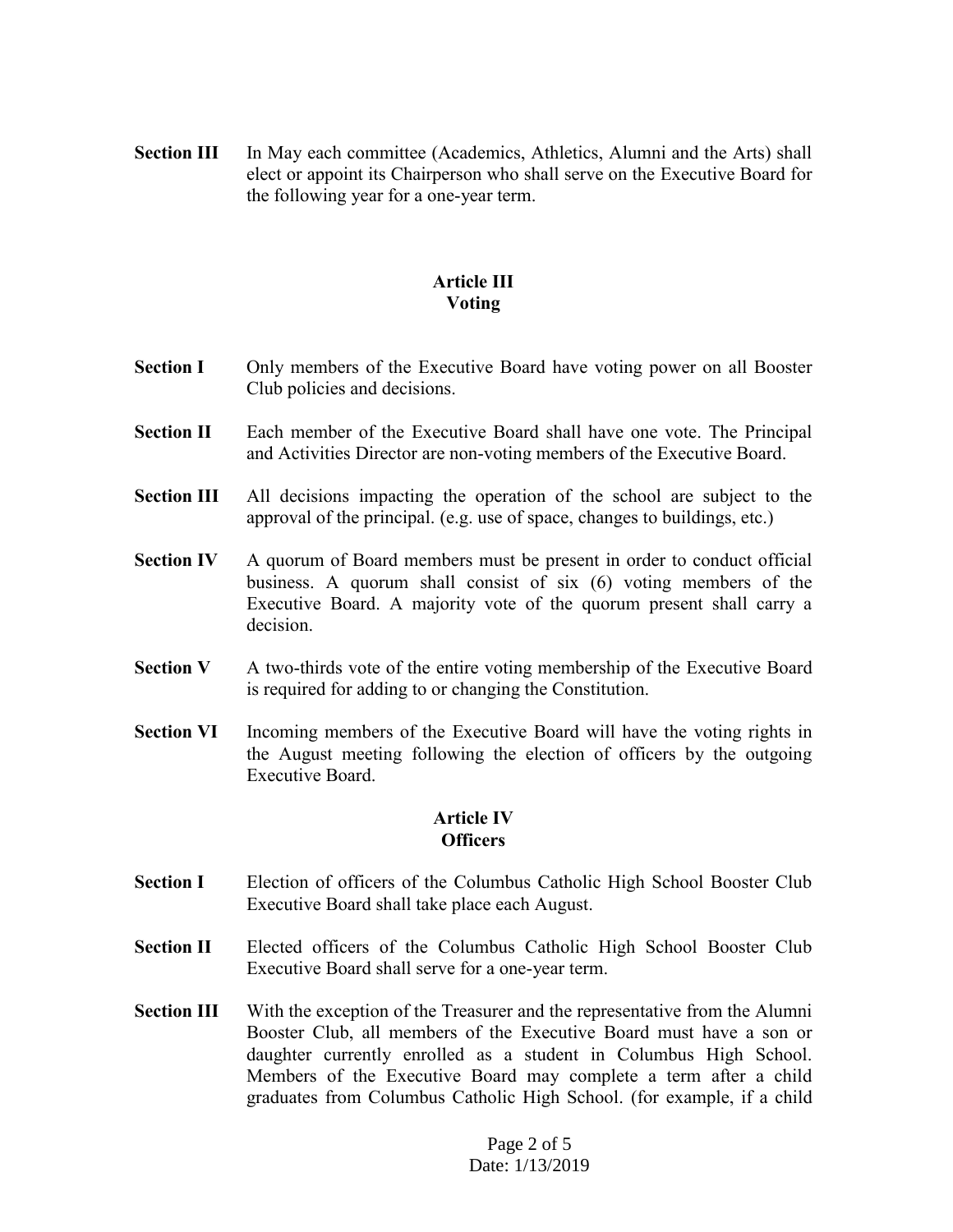graduates in May, the Member of the Executive Board will complete their term in August.)

**Section IV** The members of the Columbus Catholic High School Booster Club Executive Board shall elect officers for a one-year term for the upcoming school year at their August meeting. The August meeting shall serve as the final meeting of the year and shall be attended by the current and the incoming members of the Executive Board. The officers shall be elected from incoming Executive Board members for the upcoming school year. The elected officers shall consist of President, Vice-President and Secretary. Officers shall be voted on by outgoing voting members of the Executive Board. Officers may be re-elected for an unlimited number of terms provided they continue to serve as a member of the Executive Board. New officers and Board members shall assume their duties at the August meeting following the election of officers.

Responsibilities of the President

- 1. Preside at all meetings of the Executive Board.
- 2. Prepare and disseminate the agenda.
- 3. Call emergency meetings, when applicable
- 4. Work with the Columbus Principal and Activities Director to prioritize items of importance for the Booster Club to consider.

Responsibilities of the Vice-President

1. To fulfill the responsibilities of the president in his/her absence.

Responsibilities of the Secretary

- 1. Record meeting minutes and distribute to board members.
- 2. Submit meeting minutes to the appropriate resource to post to the Columbus Website/Booster Club section

Responsibilities of the Treasurer

- 1. Working with the school bookkeeping guidelines/process and consistent with the Archdiocesan guidelines (ABE #3400), receive and disburse the funds of the Booster Club, keeping proper accounting records which shall be open to inspection by the Executive Board members and the Cedar Valley Catholic Schools Controller/Business Manager upon request. The Treasurer shall have an appropriate accounting background to serve in this position.
- 2. Prepare and submit monthly and annual financial reports to the Booster Club Executive Board and the Cedar Valley Catholic Schools Controller/Business Manager.

Page 3 of 5 Date: 1/13/2019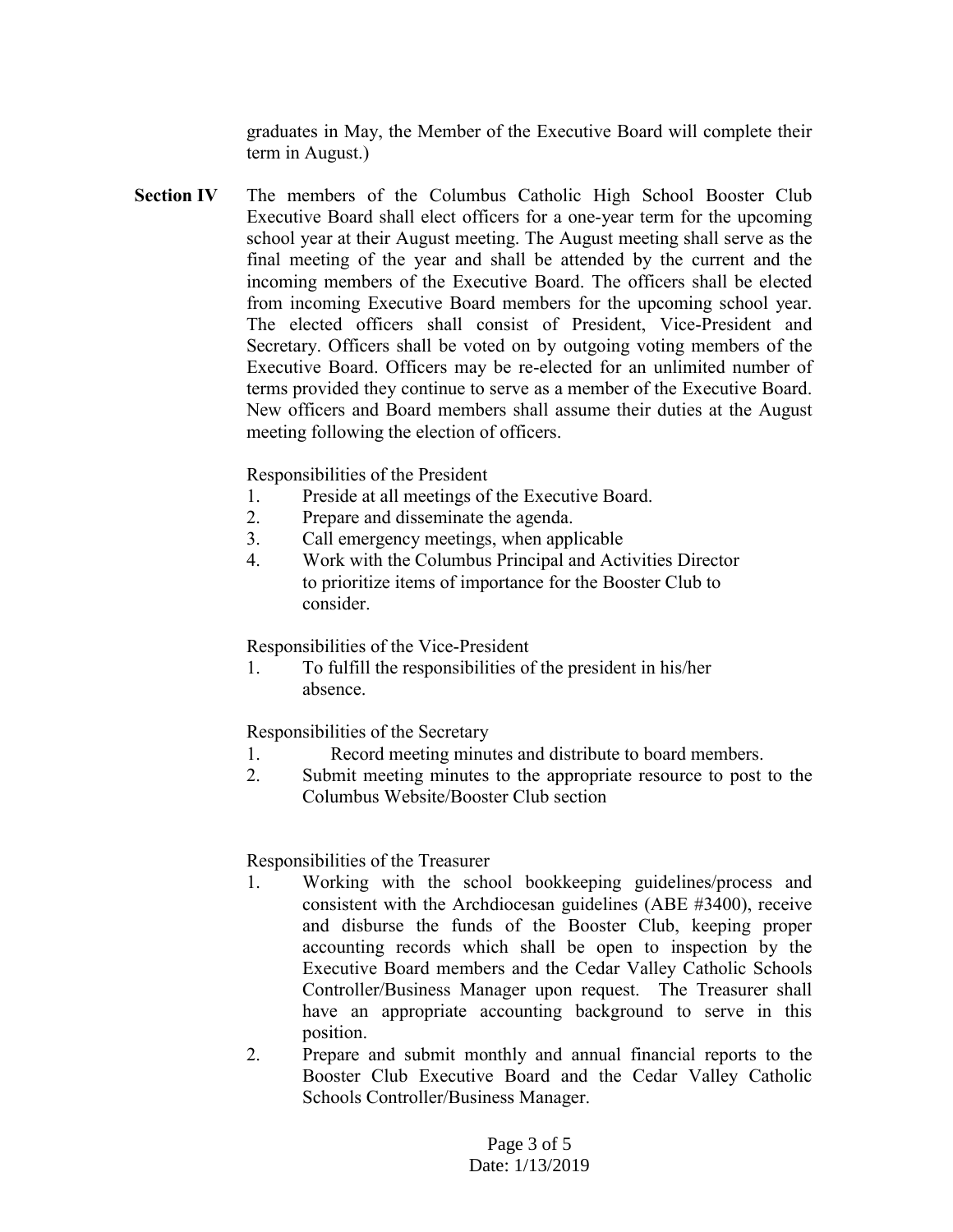**Section II** In the event that an officer is unable to fulfill his/her term, a replacement shall be elected by the Executive Board. The replacement shall be chosen from the remaining Executive Board members.

## **Article V Meetings**

- **Section I** The Executive Board typically meets the first Wednesday of each month. Individual Booster Committees may meet at times as scheduled by their Chairperson.
- **Section II** Special emergency meetings may be called by the President.
- **Section III** All members are welcome to attend the open portion of the Executive Board meetings. Only topics relating to the "Purpose" of the Columbus Catholic High School Booster Club shall be placed on the agenda. School/Parish Administrative governance items and Board of Education governance items shall not be allowed on the agenda or discussed at the Booster Club Meeting.
- **Section IV** The ordinary agenda for the Booster Club regular monthly meetings shall be:

#### **Open session:**

- A. Calling of roll
- B. Prayer
- C. Approval of agenda and approval of minutes
- D. Treasurer's Report
- E. Board Requests
- F. Principal's Report; Activities Director's Report
- G. Committee reports on activities

## **Executive session:**

- H. Old Business
- I. New Business
- J. Adjournment
- **Section V** In the event that a committee chairperson cannot attend a Board meeting, he/she may designate another member of the relevant committee to present the committee report. However, the designated individual shall not have voting rights.

# **Article VI Financial Support**

Page 4 of 5 Date: 1/13/2019